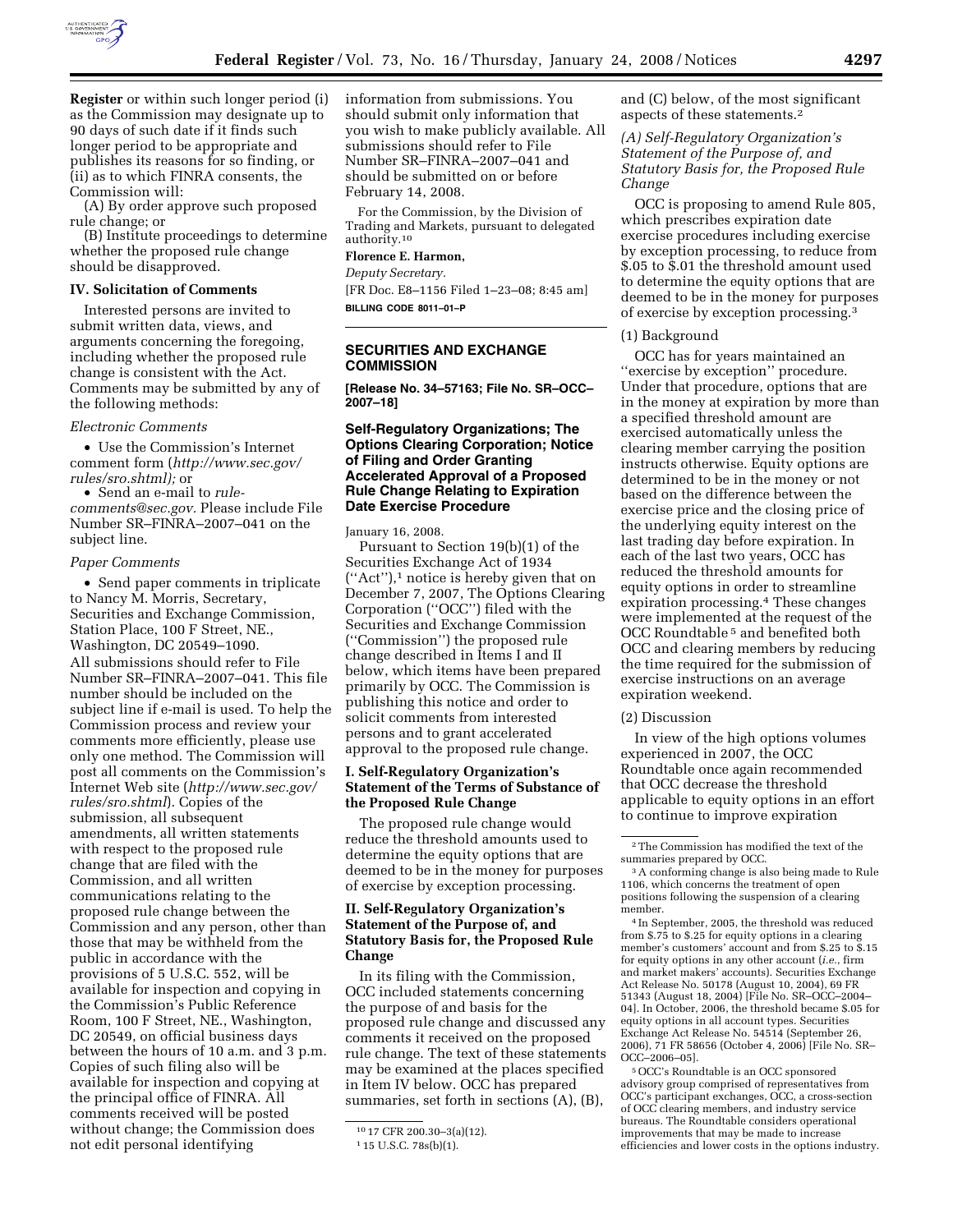processing and to reducing operational risks. The Roundtable suggested \$.01 as the new threshold for all accounts.

As with the other proposed threshold reductions, OCC conducted a survey of its clearing membership to assess support for the change. Survey results reflected strong support for the change across the membership.6 Seventy-nine clearing members responded to the survey with 69 clearing members in favor of the threshold change and 10 clearing members opposed. Clearing members supporting the change confirmed the Roundtable's view that it would significantly reduce the number of instructions they are required to input on expiration and thereby shorten the timeframe for completing instructions to OCC.

OCC contacted each clearing member that opposed the threshold change, generally mid-size to small retail clearing members. Their principal concern was that the lowered threshold would require them to input more ''do not exercise'' instructions although some indicated concerns about the need to educate customers and the possibility that commission costs could make an exercise unprofitable.7 For approximately half of the 10 clearing members opposed to the change, expiration exercise reports for the first eight months of 2007 reflected that there were about 20 to 70 line items of positions that were in the money but not exercised because the in the money amount was less than the current threshold level.8 As a result, OCC believes these clearing members would most likely have to input more ''do not exercise'' instructions. The remaining clearing members carried positions in fewer than ten expiring series that were in the money by less than the current threshold, leading OCC to conclude that these clearing members would have a negligible increase in processing time for submitting instructions not to exercise. All clearing members, however, agreed that they could adapt

to the change if supported by the majority of clearing members.

After carefully considering clearing member views on the threshold change, OCC has concluded that a \$.01 threshold will generally benefit the majority of clearing members and will further improve expiration processing. OCC will modify its clearing system to provide increased functionality in order to lessen the operational burden that may be experienced by the clearing members needing to submit additional ''do not exercise'' instructions as a result of changing the threshold.

The clearing member survey also asked firms to provide an estimate of the time needed to accommodate the threshold change based upon supplied time frames (*i.e.*, 0–3 months or 4–6 months). The majority of clearing members indicated that they could complete the necessary systems development and customer notifications within six months. OCC contacted every clearing member that commented on the proposed timeframes, and all expressed the view that their efforts would be completed in the six month time period.

The Roundtable has asked that this change be implemented no later than the June 2008 expiration. OCC therefore requests the Commission to approve this rule filing no later than January 31, 2008, in order for OCC to provide sufficient advance notice to clearing members that it has been approved for implementation. OCC further requests that it be authorized to implement the threshold change thereafter based upon its assessment of clearing member readiness. OCC will provide at least ten days advance notice to clearing members of the effective date of the new threshold amounts. Such notice will be provided through information memoranda and other forms of electronic notice such as email.

OCC believes that the proposed rule change is consistent with Section 17A of the Act because it facilitates the prompt and accurate processing of exercise information on expiration.

### *(B) Self-Regulatory Organization's Statement on Burden on Competition*

OCC does not believe that the proposed rule change would impose any burden on competition.

*(C) Self-Regulatory Organization's Statement on Comments on the Proposed Rule Change Received From Members, Participants, or Others* 

Written comments were not and are not intended to be solicited with respect to the proposed rule change, and none have been received.

### **III. Date of Effectiveness of the Proposed Rule Change and Timing for Commission Action**

Section 17A(b)(3)(F) of the Act requires, among other things, that the rules of a clearing agency be designed to promote the prompt and accurate clearance and settlement of securities transactions.9 OCC Rule 805 is based on the assumption that when an option is in-the-money by at least a minimum fixed threshold level, most OCC members and their customers would choose to exercise the option. The rule has the effect, therefore, of reducing the number of exercise instructions that must be submitted to and processed by OCC. As OCC notes in its description of the proposed rule change, if a threshold amount is set too low, the result could be that some members would have to submit a greater number of ''do not exercise'' instructions than they would have to submit if the threshold amount was set at a higher amount. However, the Commission is satisfied that by consulting with an industry advisory group, by surveying its clearing members, and by its analysis, OCC has made a reasoned determination in deciding to set the threshold amount for equity options in all account types at \$.01. Furthermore, we note that OCC indicated that it would modify its clearing system to provide increase functionality in order to lessen the operational burden on clearing members that experience increased ''do not exercise'' instructions as a result of the new threshold amount. Accordingly, because the proposed rule change is designed to reduce the amount of processing required for in-the-money equity options, we find that it is designed to promote the prompt and accurate clearance and settlement of securities transactions.

OCC has requested that the Commission approve the proposed rule at least six months prior to the June 2008 expiration. The Commission finds good cause for approving the proposed rule change prior to the thirtieth day after publication of notice because such approval will allow OCC to give its clearing members sufficient time to complete the necessary system developments and customer notifications before OCC's scheduled implementation for the June 2008 expiration.

### **IV. Solicitation of Comments**

Interested persons are invited to submit written data, views, and arguments concerning the foregoing,

<sup>6</sup>OCC also contacted clearing members that did not respond to its survey. These clearing members expressed no opinion on the matter.

<sup>7</sup>As noted, clearing members are able to instruct OCC not to exercise an expiring equity option even though the option is in the money by more than the exercise by exception threshold. Clearing members could, for example, choose not to exercise an expiring equity option that is in the money where the in the money amount is less than the applicable commission costs.

<sup>8</sup>OCC continually reviews expiration exercise reports of clearing members to monitor exercise activity. The referenced information, which remained consistent across expirations during this period and thereafter was obtained in the course of

 $915$  U.S.C. 78q-1(b)(3)(F).